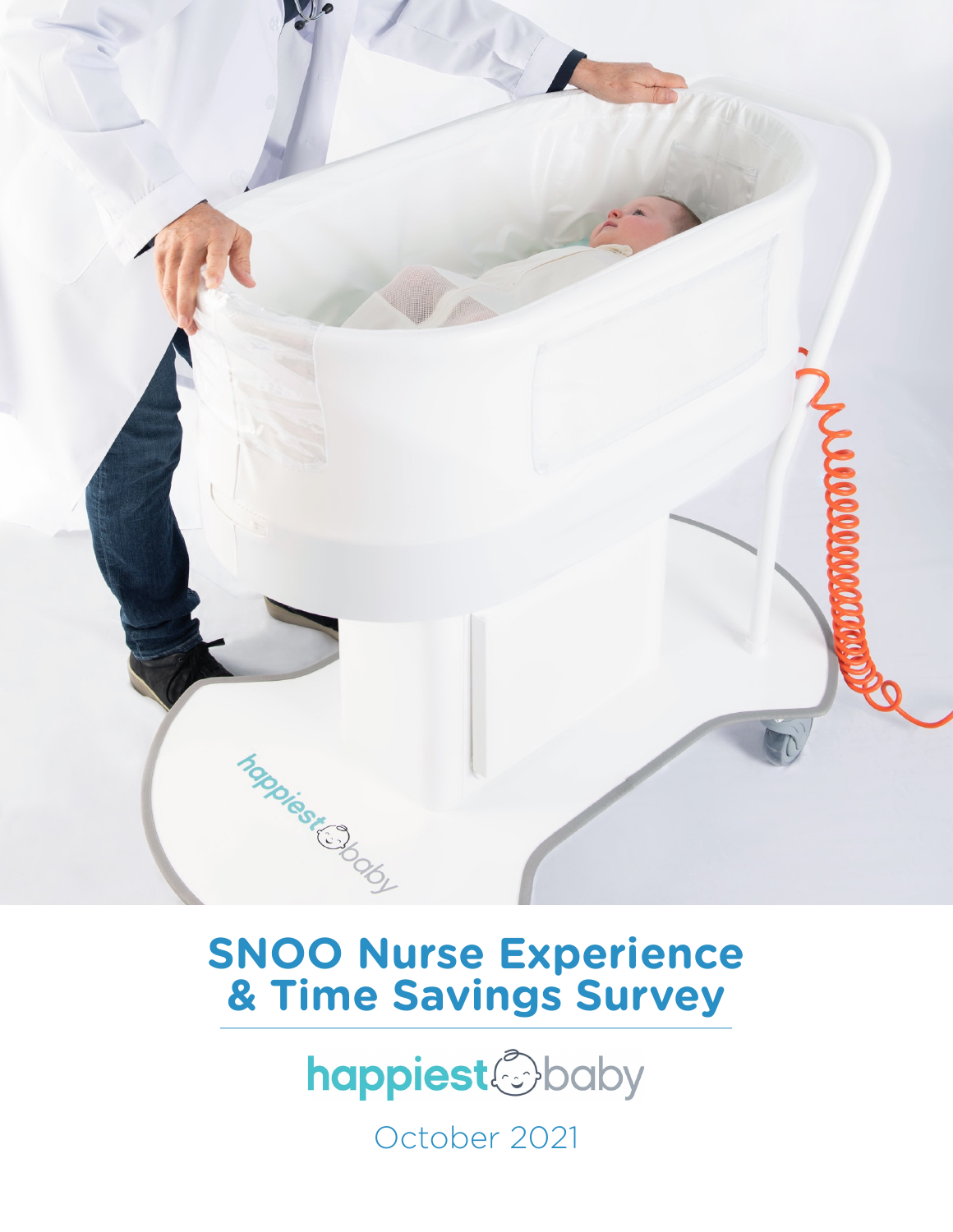## **EXECUTIVE SUMMARY**

### *Who took the SNOO Hospital Survey?*

| 44  | Hospitals participated in the survey                |
|-----|-----------------------------------------------------|
| 204 | Clinicians responded to the survey (89% nurses)     |
| 68% | Respondents have 5+ years' tenure at their hospital |

### *How do nurses feel about SNOO?*



More than **9 out of 10**  agree, SNOO…

- "Enhances the quality of infant care"
- "Reduces fussing"
- "Gives staff extra time to focus on other tasks/helps reduce staff stress"
- "Keeps babies safely on the back"
- "Improves the hospital experience for parents"
- "Shows the hospital is committed to trialing innovative technologies"

### *Estimated time savings*

- Less than 1 hour
- 1 to 2 hours **Contract**
- 2 to 3 hours H
- 3 to 4 hours T.
- **27% 19% 26% 14% 14%**
- **More than 4 hours**

Nurses report that SNOO saves them **2.2** hours/shift

### *What clinicians say about SNOO*



#### SNOO Nurse Experience & Time Savings Survey | Page 1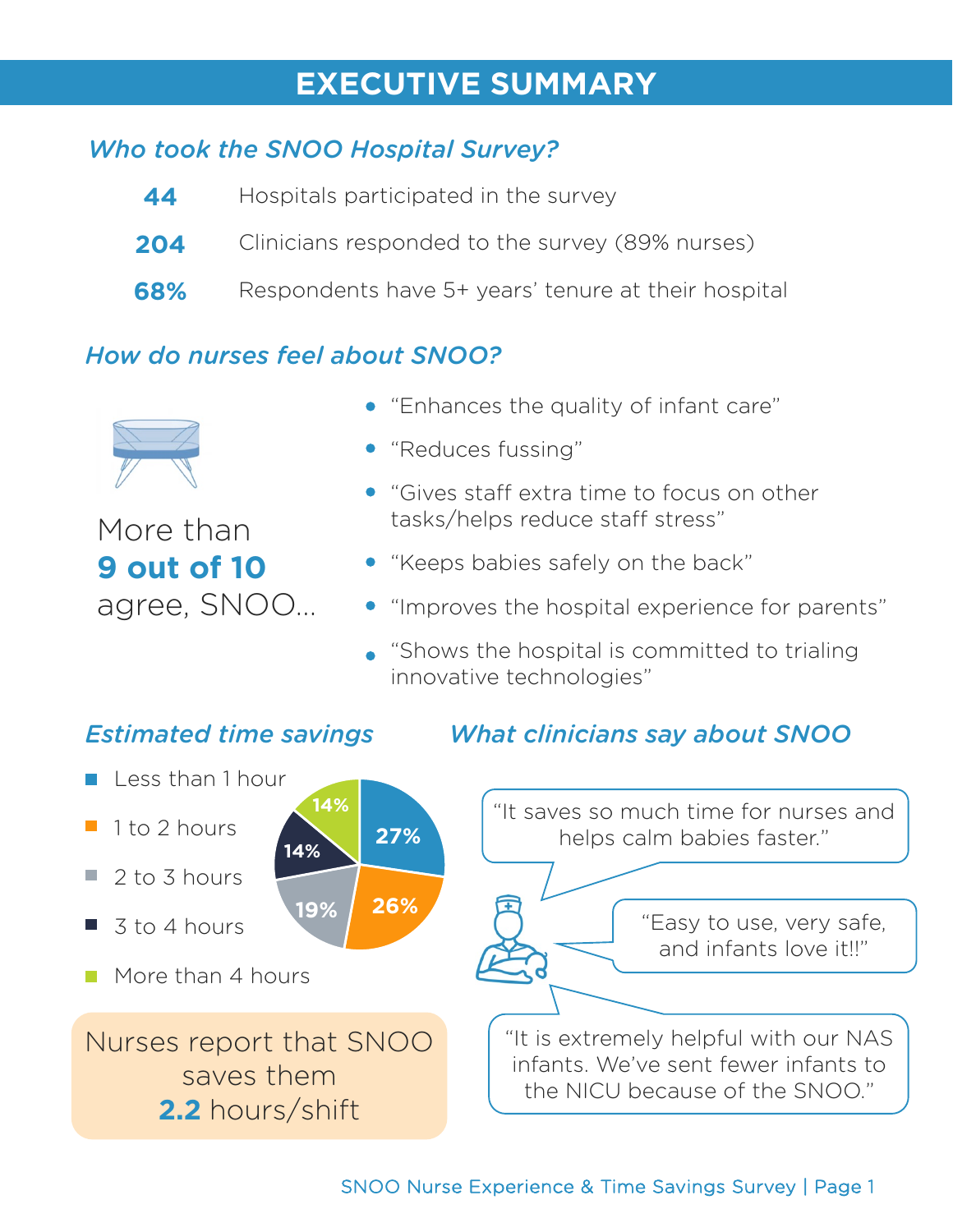## **SURVEY RESULTS**



### *SNOO Used For*

- **98%** Drug-exposed infants
- **53%** Fussy infants
- Other (COVID-19 patients, preemies, babies recovering from surgery, etc.) **13%**

## *SNOO Setting*



### *Clinician Roles*



### *Net promoter score (NPS)*

*"How likely is it that you would recommend SNOO to a colleague?"*



\*E.g., Lactation Consultants, Care Partners, and Child Life Specialists

Source: Customer Guru, "NPS 2020 Benchmarks" - accessed Sept 16, 2021; available at: https://customer.guru/net-promoter-score/apple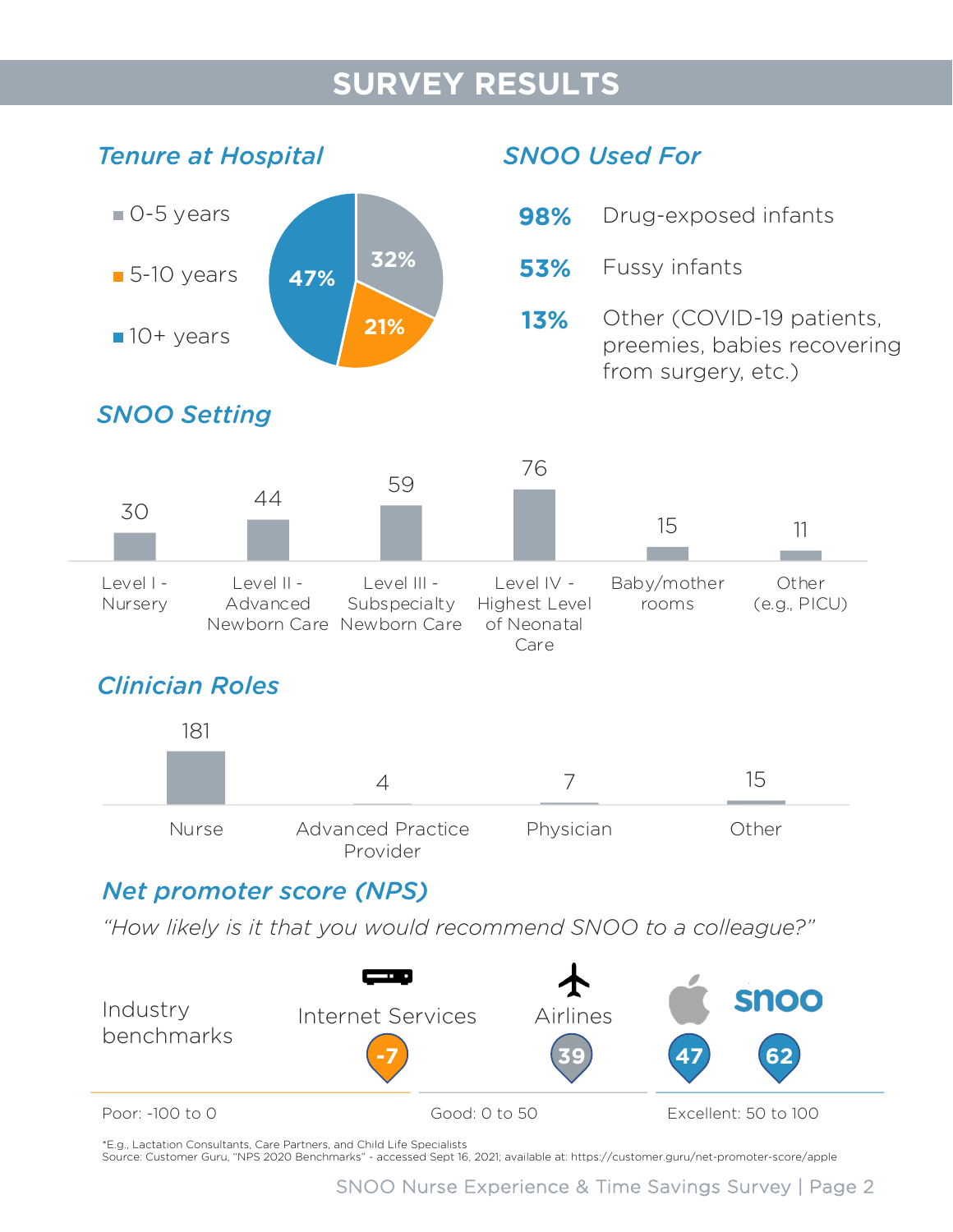# **SURVEY RESULTS**

| "Based on my                                                            |            | $\blacksquare$ Yes, a lot | Yes, a little   |  |
|-------------------------------------------------------------------------|------------|---------------------------|-----------------|--|
| experience, SNOO?"                                                      | <b>YES</b> | No, not much              | No, not at all  |  |
| Keeps babies safely on the back                                         | 100%       | 89%                       | 11%             |  |
| Shows the hospital is committed<br>to trialing innovative technologies  | 99%        | 74%                       | 25% 19          |  |
| <b>Enhances quality of infant care</b>                                  | 99%        | 78%                       | 21% 19          |  |
| <b>Reduces fussing</b>                                                  | 98%        | 79%                       | 19%12           |  |
| Gives staff extra time to<br>focus on other tasks                       | 97%        | 74%                       | 23% 31%         |  |
| <b>Helps reduce staff stress</b>                                        | 96%        | 67%                       | 28%<br><b>3</b> |  |
| Offers staff support in lieu<br>of hospital volunteers                  | 95%        | 68%                       | 27%<br>5%       |  |
| Improves the hospital<br>experience for parents                         | 92%        | 64%                       | 28%             |  |
| Assists staff during times of<br>higher patient volumes                 | 87%        | 59%                       | 28%<br>8%%      |  |
| Reduces strain for clinicians who<br>are coping with staffing shortages | 85%        | 53%                       | 32%<br>9%5%     |  |
| Helps staff care for<br>higher acuity patients                          | 81%        | 50%                       | 15%4%<br>31%    |  |
| Supports parents receiving care<br>during the COVID-19 pandemic         | 78%        | 44%                       | 13%9%<br>34%    |  |
| Assists in the care of mothers<br>and/or newborns with COVID-19         | 62%        | 24%<br>38%                | 23%<br>14%      |  |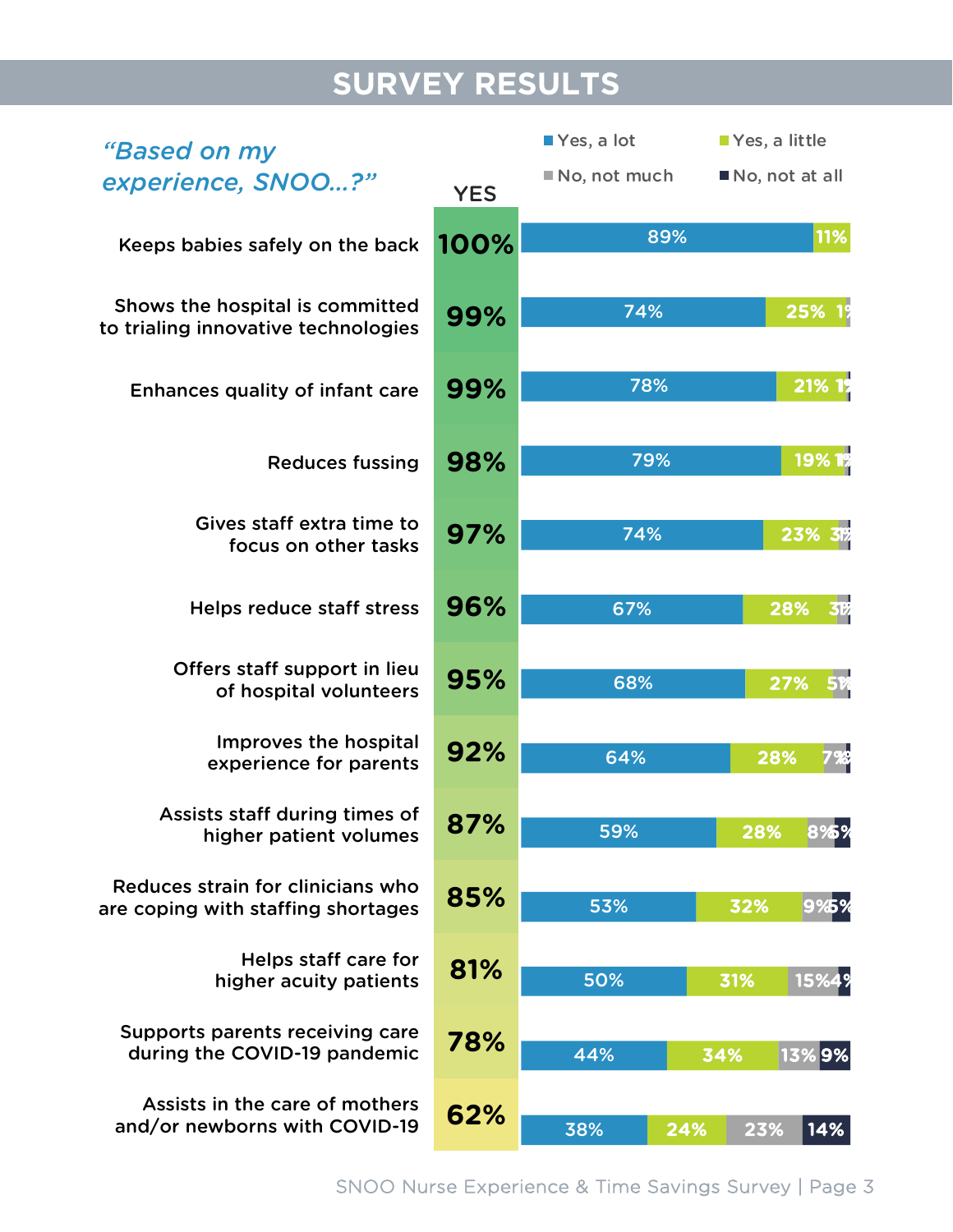## **OPEN-ENDED FEEDBACK**

### What clinicians like about SNOO…

- Easy to use, very safe, and infants love it!!
- I love the fact that is allows a soothing device for the patient while maintaining a safe sleep environment.
- Keeps the babies calm and it allows for babies to stay with moms longer.
- Nice way to snugly wrap… being on their back models the right position for parents and is safer.
- That it works for all types of infants!
- The SNOO sack is comfortable, allows for lower extremity movement while securing newborn in SNOO.
- It's easy to use and our NAS patients are soothed easily by the bed.
- That it works!!! Keeps parents from co sleeping.
- It is supremely helpful in calming babies born drug-dependent, We are able to successfully wean them off opioids sooner and help them gain weight as they spend less energy crying.
- It saves so much time for nurses and helps calm babies faster, giving them more the opportunity to obtain more sound sleeping, which is essential for their healing!
- I like that it allows for you to place the baby in a safe place and soothe the baby so you can have both hands free for something else.
- It is so helpful to have when a patient is inconsolable and I need to get other things done. Also, [SNOO] helps to maximize sleep for the infants.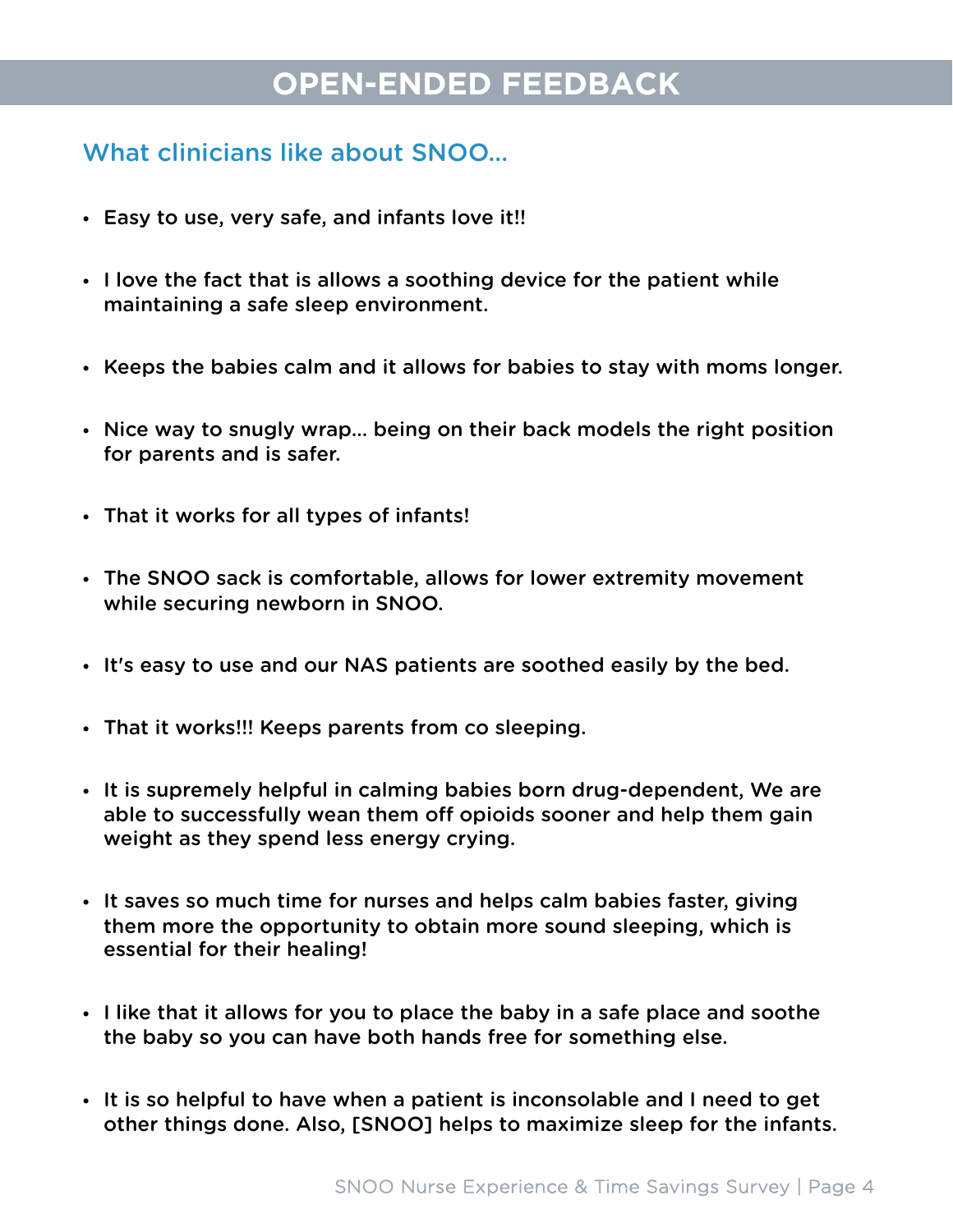## **METHODOLOGY**

### Survey Details

Survey invitation hyperlinks and QR codes were sent from August 26, 2021 to September 15, 2021 to all recipients of Happiest Baby Inc.'s *SNOO Hospital Donation Program.* Recipients were asked to complete an online 17-question survey. Links were closed September 16, 2021 with a total of 204 responses from 44 hospitals, with an organizational response rate of 71%. On average, approximately 5 clinicians responded from each hospital, with a 91% survey completion rate. The survey questionnaire is available upon request by contacting health@happiestbaby.com.

| Organization response rate    | <b>71%</b> |
|-------------------------------|------------|
| Individual respondents        | 204        |
| Average # responses per org   | 4.6        |
| <b>Survey completion rate</b> | 91%        |
| Average time to complete      | 4 min      |

### Participating Hospitals

- 1. AdventHealth Waterman Hospital
- 2. Aspirus Medford Hospital
- 3. Children's Hospital Orange County
- 4. Children's Wisconsin Fox Valley Hospital
- 5. Cleveland Clinic Indian River Hospital
- 6. Cleveland Clinic Tradition Hospital
- 7. Comer Children's Hospital UChicago Medicine
- 8. Duke University Hospital
- 9. Einstein Medical Center Montgomery
- 10. Essentia Health
- 11. EvergreenHealth Kirkland Hospital
- 12. Fort HealthCare
- 13. George Washington University
- 14. Grady Memorial
- 15. Hennepin Health
- 16. Homestead Hospital Baptist Health South Florida
- 17. Jefferson Abington Hospital
- 18. Jefferson Washington Township
- 19. John Muir Walnut Creek
- 20. LifeBridge Health Sinai Hospital
- 21. LSU Health System
- 22. MUSC Shawn Jenkins Children's Hospital
- 23. MetroHealth Cleveland
- 24. Mount Sinai Medical Center
- 25. Prisma Health Baptist Hospital
- 26. Prisma Health Children's Hospital Upstate
- 27. Prisma Health Richland Hospital
- 28. Richmond Children's VCU
- 29. Seattle Children's Hospital
- 30. Summa Health
- 31. SUNY Upstate Medical University Hospital
- 32. Tampa General Hospital
- 33. UC Irvine
- 34. UCSF Benioff Children's San Francisco
- 35. UH Rainbow Babies and Children's Hospital
- 36. University Hospital San Antonio
- 37. University of Michigan CS Motts
- 38. UTMB Clear Lake
- 39. UWM Northwest
- 40. Valley Medical Center
- 41. Valleywise Health
- 42. West Kendall Baptist Hospital
- 43. West Tennessee Women's Center
- 44. WVU Medicine Children's